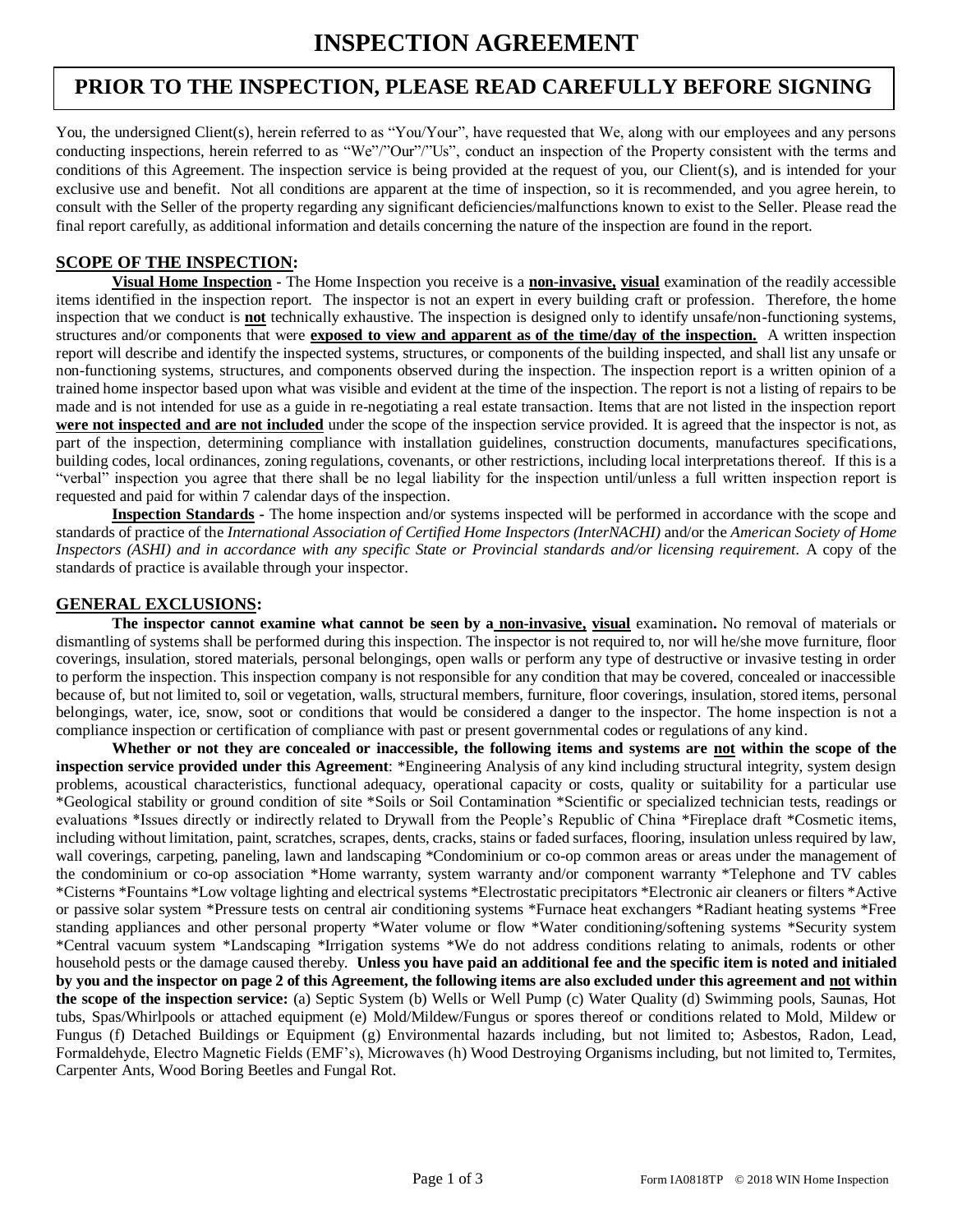# **INSPECTION AGREEMENT**

**THE INSPECTION AGREEMENT, THE HOME INSPECTION AND THE INSPECTION REPORT DO NOT CONSTITUTE A HOME WARRANTY, AN INSURANCE POLICY, OR A GUARANTEE OF ANY KIND; NOR DO THEY SUBSTITUTE FOR ANY DISCLOSURE STATEMENT AS MAY BE REQUIRED BY LAW**. **We do not turn on, ignite or inspect any utility service, major system, item or component that is shut down or not connected to a functioning system at the time of the inspection.** All utility services and major systems must be turned on to perform the inspection. Therefore, you agree not to hold us responsible for future failure and repair, or for the non-discovery of any patent or latent defects in material, manufacture recalls, workmanship, or other conditions of the property which may occur or become evident after the inspection date; nor for any alleged nondisclosure of conditions that are the express responsibility of the seller of the property. You agree to assume all the risk for conditions, which are concealed from view or inaccessible to us at the time of the inspection.

## **DISPUTE RESOLUTION AND REMEDY LIMITATION:**

**Notice Requirement** - In the event that You have any dispute relating to this agreement, the inspection service, the inspection report, or You claim that there was any error or omission in the performance of the inspection service or writing of the report, You agree, upon discovering facts related to the dispute or any error or omission, to promptly notify Us in writing of the dispute or claim within ten (10) business days in order to provide Us or our representative a reasonable opportunity to reinspect and document the condition in dispute. In addition, if We determine that You have a legitimate dispute or claim, You will provide Us the opportunity to resolve the issue. Please understand that an unreasonable delay in affording Us with a notice of a dispute, claim or issue may prevent Us from remedying any valid dispute You might have.

**Binding Arbitration** - The undersigned parties below agree that any dispute between the parties, except those for non-payment of fees, that in any way, directly or indirectly, arising out of, connected with, or relating to the interpretation of this Agreement, the inspection service provided, the report or any other matter involving our service, shall be submitted to binding arbitration conducted by and according to the Accelerated Arbitration Rules and Procedures of Construction Dispute Resolution Services, LLC. You may recommend an alternative arbitration provider for our consideration. The arbitration decision shall be final and binding on all parties, and judgment upon the award rendered may be entered into any court having jurisdiction. In any dispute arising under this Agreement, Our inspection or the Inspection Report, the costs of the arbitration shall be the sole responsibility of the client up to and including the arbitration hearing. As part of the arbitration award, the arbitrator shall award to the prevailing party any or all costs of the arbitration process as he or she deems to be appropriate. Expenses related to personal attorneys, experts, engineers, witnesses, engineering reports or other inspection reports or similar individuals or documents shall be the direct responsibility of the parties and shall not be considered as part of the arbitration award. The arbitration award shall be limited in scope to the issues and terms as specified in the Inspection Agreement. No legal action or proceeding of any kind, including those sounding in tort or contract, can be commenced against us, or our officers, agents or employees more than one year after the date of the subject inspection. Time is expressly of the essence herein. **THIS TIME PERIOD IS SHORTER THAN OTHERWISE PROVIDED BY LAW.**

#### **LIMITATION OF LIABILITY - IF WE, OUR EMPLOYEES, INSPECTORS, OR ANY OTHER PERSON YOU CLAIM TO BE OUR AGENT, ARE CARELESS OR NEGLIGENT IN PERFORMING THE INSPECTION AND/OR PREPARING THE REPORT AND/OR PROVIDING ANY SERVICES UNDER THIS AGREEMENT, OUR LIABILITY IS LIMITED TO THE FEE YOU PAID FOR THE INSPECTION SERVICE, AND YOU RELEASE US FROM ANY ADDITIONAL LIABILITY. WE HAVE NO RESPONSIBILITY FOR THE POSSIBILITY YOU LOST AN OPPORTUNITY TO RENEGOTIATE WITH THE SELLER. THERE WILL BE NO RECOVERY FOR SECONDARY OR CONSEQUENTIAL DAMAGES BY ANY PERSON.** Please initial that you agree to this limit of liability. (\_\_\_\_\_\_\_\_).

**Confidential Report -** The inspection and report is being prepared for You, for Your own information and may not be used or relied upon by any other person unless that person is specifically named by Us in this Agreement as a recipient of the report. This report should not be relied upon by anyone other than the client(s). In addition, the client(s) agrees not to rely on this report alone in making decisions about the subject property. You agree to maintain the confidentiality of the report and reasonably protect the report from distribution to any other person. If you directly or indirectly cause the report to be distributed to any other person, You agree to indemnify, defend, and hold Us harmless if any third party brings a claim against Us relating to our inspection or the report. By initialing here (). You authorize Us to distribute copies of the Inspection report to the real estate agent(s) and/or mortgage company directly involved in this transaction, but they are not designated recipients of the report or this agreement, intended or otherwise.

**Third Party Reliance (Seller's Inspection Only) –** If anyone other than You will be relying on this agreement or inspection report, they are required to sign this Inspection Agreement, provide notice to Us, and submit a fee of \$\_\_\_\_\_\_\_\_\_ for a Buyer's Consultation Inspection. This is only applicable for 60 days from the date of the Original Inspection. In the absence of these steps, We will not be liable for the information contained in the inspection report.